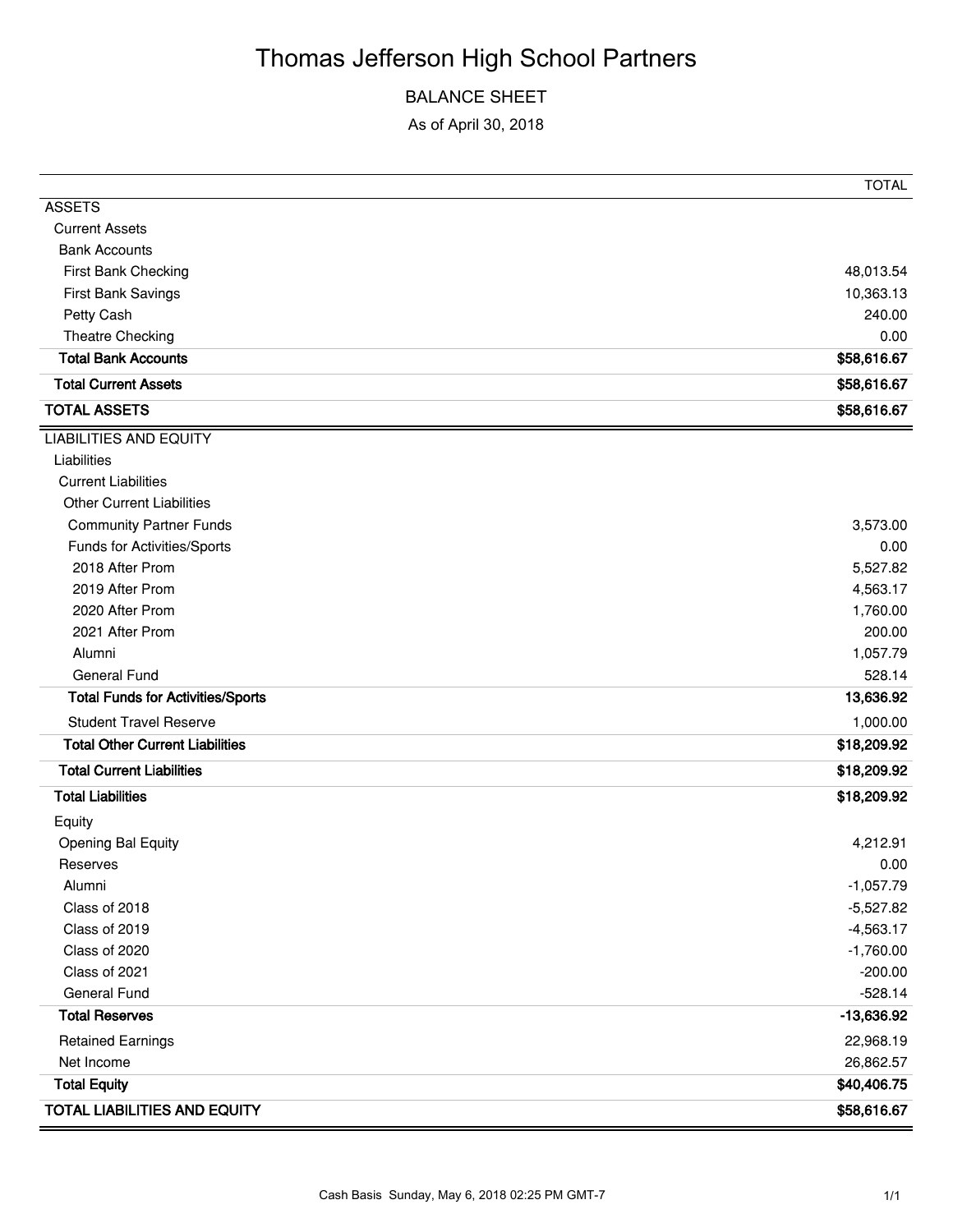# Thomas Jefferson High School Partners

## PROFIT AND LOSS

August 2017 - April 2018

|                                | <b>AUG 2017</b> | <b>SEP 2017</b> | <b>OCT 2017</b> | <b>NOV 2017</b> | <b>DEC 2017</b> | <b>JAN 2018</b> | FEB 2018   | MAR 2018    | APR 2018    | <b>TOTAL</b>  |
|--------------------------------|-----------------|-----------------|-----------------|-----------------|-----------------|-----------------|------------|-------------|-------------|---------------|
| Income                         |                 |                 |                 |                 |                 |                 |            |             |             |               |
| 10% Fundraising                | 0.00            | 0.00            | 0.00            | 0.00            | 0.00            | 0.00            | 0.00       | 0.00        | 0.00        | \$0.00        |
| Class of 2018                  | 125.00          | 7.50            | 0.00            | 0.00            | 0.00            | 0.00            | 0.00       | 0.00        | 0.00        | \$132.50      |
| Class of 2019                  | 0.00            | 22.00           | 0.00            | 0.00            | 0.00            | 0.00            | 0.00       | 0.00        | 0.00        | \$22.00       |
| Class of 2020                  | 140.00          | 0.00            | 0.00            | 0.00            | 0.00            | 0.00            | 0.00       | 0.00        | 0.00        | \$140.00      |
| Football                       | 400.00          | 0.00            | 0.00            | 0.00            | 0.00            | 0.00            | 0.00       | 0.00        | 0.00        | \$400.00      |
| Theatre                        | 0.00            | 0.00            | 0.00            | 603.39          | 0.00            | 0.00            | 0.00       | 0.00        | 0.00        | \$603.39      |
| <b>Total 10% Fundraising</b>   | 665.00          | 29.50           | 0.00            | 603.39          | 0.00            | 0.00            | 0.00       | 0.00        | 0.00        | \$1,297.89    |
| Art Fest                       | 0.00            | 0.00            | 0.00            | 0.00            | 0.00            | 0.00            | 0.00       | 0.00        | 0.00        | \$0.00        |
| <b>Book Fair</b>               | 0.00            | 0.00            | 0.00            | 0.00            | 960.00          | 0.00            | 0.00       | 0.00        | 0.00        | \$960.00      |
| <b>Booth Fees</b>              | 0.00            | 65.00           | 1,895.00        | 3,962.63        | 2,285.00        | 0.00            | 0.00       | 0.00        | 0.00        | \$8,207.63    |
| Food                           | 0.00            | 0.00            | 0.00            | 0.00            | 83.00           | 0.00            | 0.00       | 0.00        | 0.00        | \$83.00       |
| <b>Total Art Fest</b>          | 0.00            | 65.00           | 1,895.00        | 3,962.63        | 3,328.00        | 0.00            | 0.00       | 0.00        | 0.00        | \$9,250.63    |
|                                |                 |                 |                 |                 |                 |                 |            |             |             |               |
| Class of 2018                  | 0.00            | 0.00            | 0.00            | 0.00            | 0.00            | 0.00            | 0.00       | 0.00        | 0.00        | \$0.00        |
| Donation                       | 1,250.00        | 75.00           | 0.00            | 0.00            | 1,000.00        | 300.00          | 0.00       | 0.00        | 0.00        | \$2,625.00    |
| Fundraising                    | 0.00            | 0.00            | 75.00           | 0.00            | 0.00            | 716.00          | 0.00       | 0.00        | 0.00        | \$791.00      |
| Total Class of 2018            | 1,250.00        | 75.00           | 75.00           | 0.00            | 1,000.00        | 1,016.00        | 0.00       | 0.00        | 0.00        | \$3,416.00    |
| Class of 2019                  | 0.00            | 0.00            | 0.00            | 0.00            | 0.00            | 0.00            | 0.00       | 0.00        | 0.00        | \$0.00        |
| Donation                       | 0.00            | 31.00           | 0.00            | 450.00          | 0.00            | 0.00            | 0.00       | 100.00      | 250.00      | \$831.00      |
| Fundraisers                    | 0.00            | 220.50          | 732.96          | 0.00            | 0.00            | 0.00            | 0.00       | 0.00        | 1,142.38    | \$2,095.84    |
| Merchandise Sales              | 0.00            | 165.00          | 0.00            | 0.00            | 22.00           | 0.00            | 0.00       | 0.00        | 0.00        | \$187.00      |
| Total Class of 2019            | 0.00            | 416.50          | 732.96          | 450.00          | 22.00           | 0.00            | 0.00       | 100.00      | 1,392.38    | \$3,113.84    |
| Class of 2020                  | 0.00            | 0.00            | 0.00            | 0.00            | 0.00            | 0.00            | 0.00       | 0.00        | 0.00        | \$0.00        |
| Donations                      | 1,400.00        | 0.00            | 0.00            | 0.00            | 500.00          | 0.00            | 0.00       | 0.00        | 0.00        | \$1,900.00    |
| Total Class of 2020            | 1,400.00        | 0.00            | 0.00            | 0.00            | 500.00          | 0.00            | 0.00       | 0.00        | 0.00        | \$1,900.00    |
| Class of 2021                  | 0.00            | 0.00            | 0.00            | 0.00            | 0.00            | 0.00            | 0.00       | 0.00        | 0.00        | \$0.00        |
| Donations                      | 0.00            | 0.00            | 0.00            | 0.00            | 200.00          | 0.00            | 0.00       | 0.00        | 0.00        | \$200.00      |
| Total Class of 2021            |                 |                 |                 |                 |                 |                 |            |             |             |               |
|                                | 0.00            | 0.00            | 0.00            | 0.00            | 200.00          | 0.00            | 0.00       | 0.00        | 0.00        | \$200.00      |
| <b>Donations</b>               | 0.00            | 345.00          | 305.00          | 700.00          | 490.00          | 0.00            | 230.00     | 0.00        | 50.00       | \$2,120.00    |
| AmazonSmile                    | 42.12           | 0.00            | 0.00            | 31.83           | 0.00            | 0.00            | 44.85      | 0.00        | 0.00        | \$118.80      |
| Challenge Day                  | 0.00            | 0.00            | 0.00            | 0.00            | 0.00            | 280.00          | 0.00       | 0.00        | 0.00        | \$280.00      |
| Grant                          | 10,000.00       | 0.00            | 0.00            | 0.00            | 6,000.00        | 0.00            | 0.00       | 0.00        | 0.00        | \$16,000.00   |
| <b>Special Events</b>          | 0.00            | 0.00            | 680.00          | 0.00            | 0.00            | 0.00            | 0.00       | 0.00        | 0.00        | \$680.00      |
| Theatre                        | 0.00            | 0.00            | 0.00            | 6,051.90        | 0.00            | 0.00            | 0.00       | 0.00        | 0.00        | \$6,051.90    |
| <b>Total Donations</b>         | 10,042.12       | 345.00          | 985.00          | 6,783.73        | 6,490.00        | 280.00          | 274.85     | 0.00        | 50.00       | \$25,250.70   |
| Football                       | 0.00            | 0.00            | 0.00            | 0.00            | 0.00            | 0.00            | 0.00       | 0.00        | 0.00        | \$0.00        |
| Donations                      | 4,000.00        | 0.00            | 0.00            | 0.00            | 0.00            | 0.00            | 0.00       | 0.00        | 0.00        | \$4,000.00    |
| <b>Total Football</b>          | 4,000.00        | 0.00            | 0.00            | 0.00            | 0.00            | 0.00            | 0.00       | 0.00        | 0.00        | \$4,000.00    |
| Interest Income                | 0.25            | 0.28            | 0.25            | 0.25            | 0.26            | 0.29            | 0.24       | 0.27        | 0.71        | \$2.80        |
| King Soopers (Card Sales)      | 0.00            | 5.00            | 30.00           | 45.00           | 35.00           | 0.00            | 0.00       | 10.00       | 0.00        | \$125.00      |
| King Soopers (Rebates)         | 1,096.00        | 296.50          | 321.50          | 328.00          | 487.25          | 437.77          | 736.41     | 350.75      | 406.25      | \$4,460.43    |
| Merchandise Sales              | 929.00          | 2,585.50        | 1,342.50        | 76.00           | 989.77          | 50.00           | 186.00     | 57.75       | 1,623.00    | \$7,839.52    |
| Miscellaneous                  | 0.00            | 0.00            | 0.00            | 0.00            | 0.00            | 0.00            | 0.00       | 0.00        | 0.00        | \$0.00        |
| <b>Silent Auction</b>          | 0.00            | 0.00            | 0.00            | 0.00            | 0.00            | 0.00            | 0.00       | 0.00        | 0.00        | \$0.00        |
| Online                         | 0.00            | 0.00            | 0.00            | 0.00            | 0.00            | 0.00            | 0.00       | 16,158.00   | 0.00        | \$16,158.00   |
| <b>Silent Auction Expenses</b> | 0.00            | 0.00            | 0.00            | 0.00            | 0.00            | 0.00            | 0.00       | 0.00        | $-1,213.97$ | $$ -1,213.97$ |
| <b>Total Silent Auction</b>    | 0.00            | 0.00            | 0.00            | 0.00            | 0.00            | 0.00            | 0.00       | 16,158.00   | $-1,213.97$ | \$14,944.03   |
|                                |                 |                 |                 |                 |                 |                 |            |             |             |               |
| Theatre Income                 | 0.00            | 0.00            | 0.00            | 0.00            | 0.00            | 0.00            | 0.00       | 0.00        | 0.00        | \$0.00        |
| Admission                      | 0.00            | 0.00            | 1,455.40        | 0.00            | 0.00            | 0.00            | 5,355.60   | 245.00      | 0.00        | \$7,056.00    |
| Ads                            | 0.00            | 0.00            | 0.00            | 0.00            | 0.00            | 0.00            | 100.00     | 0.00        | 0.00        | \$100.00      |
| Donations                      | 0.00            | 0.00            | 2,282.55        | 0.00            | 0.00            | 0.00            | 0.00       | 0.00        | 0.00        | \$2,282.55    |
| Dues                           | 0.00            | 0.00            | 1,060.00        | 0.00            | 0.00            | 0.00            | 0.00       | 0.00        | 0.00        | \$1,060.00    |
| Fundraiser                     | 0.00            | 0.00            | 0.00            | 0.00            | 0.00            | 0.00            | 181.25     | 0.00        | 0.00        | \$181.25      |
| <b>Total Theatre Income</b>    | 0.00            | 0.00            | 4,797.95        | 0.00            | 0.00            | 0.00            | 5,636.85   | 245.00      | 0.00        | \$10,679.80   |
| <b>Total Income</b>            | \$19,382.37     | \$3,818.28      | \$10,180.16     | \$12,249.00     | \$13,052.28     | \$1,784.06      | \$6,834.35 | \$16,921.77 | \$2,258.37  | \$86,480.64   |
| Cost of Goods Sold             |                 |                 |                 |                 |                 |                 |            |             |             |               |
| 10% Fee                        | 0.00            | 0.00            | 0.00            | 0.00            | 0.00            | 0.00            | 0.00       | 0.00        | 0.00        | \$0.00        |
| Class of 2018                  | 125.00          | 7.50            | 0.00            | 0.00            | 0.00            | 0.00            | 0.00       | 0.00        | 0.00        | \$132.50      |
| Class of 2019                  | 0.00            | 22.00           | 0.00            | 0.00            | 0.00            | 0.00            | 0.00       | 0.00        | 0.00        | \$22.00       |
| Class of 2020                  | 140.00          | 0.00            | 0.00            | 0.00            | 0.00            | 0.00            | 0.00       | 0.00        | 0.00        | \$140.00      |
| Football                       | 400.00          | 0.00            | 0.00            | 0.00            | 0.00            | 0.00            | 0.00       | 0.00        | 0.00        | \$400.00      |
| Theatre                        | 0.00            | 0.00            | 0.00            | 603.39          | 0.00            | 0.00            | 0.00       | 0.00        | 0.00        | \$603.39      |
|                                |                 |                 |                 |                 |                 |                 |            |             |             |               |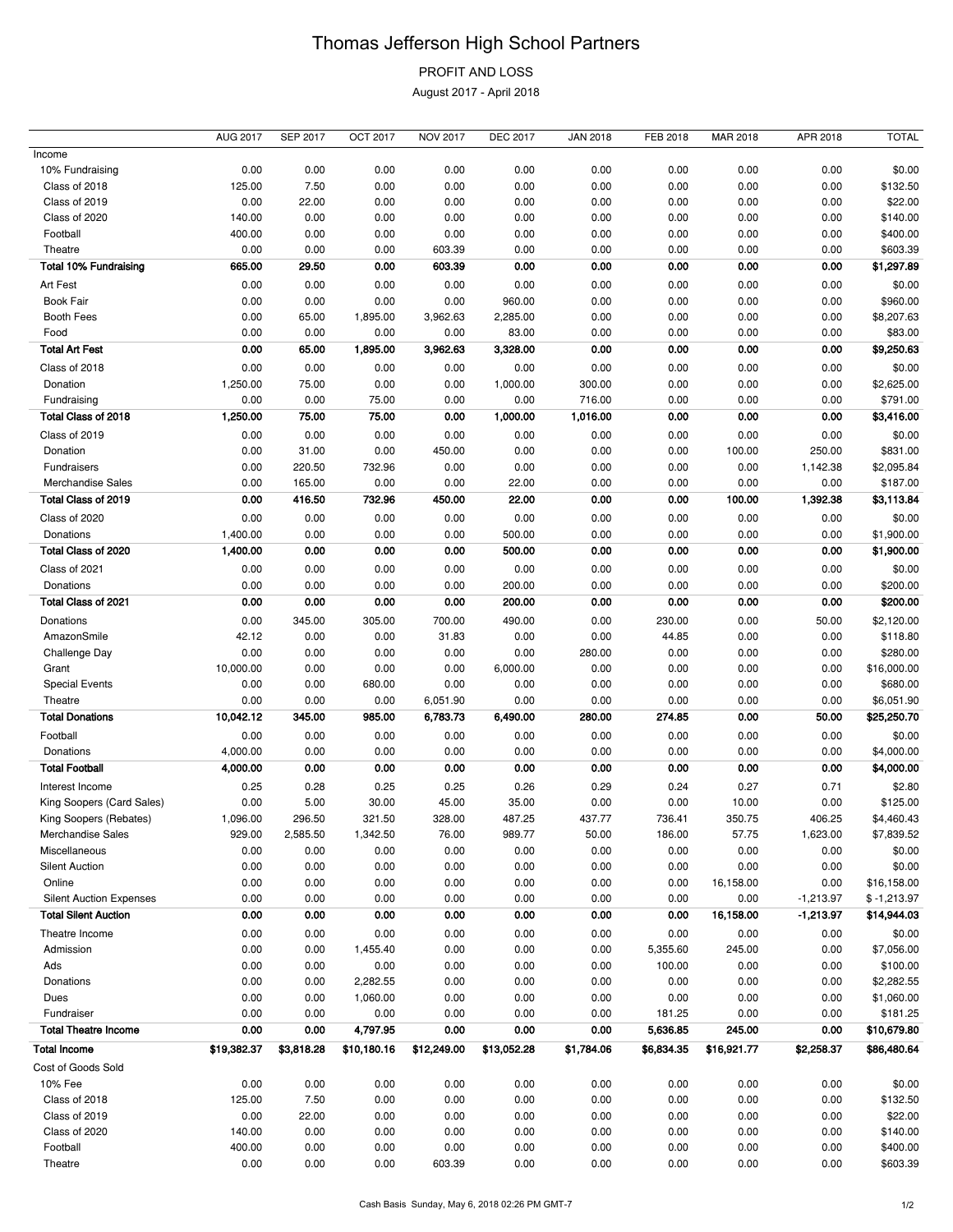|                                   | <b>AUG 2017</b> | <b>SEP 2017</b> | OCT 2017   | <b>NOV 2017</b> | <b>DEC 2017</b> | <b>JAN 2018</b> | FEB 2018      | MAR 2018    | APR 2018       | <b>TOTAL</b> |
|-----------------------------------|-----------------|-----------------|------------|-----------------|-----------------|-----------------|---------------|-------------|----------------|--------------|
| Total 10% Fee                     | 665.00          | 29.50           | 0.00       | 603.39          | 0.00            | 0.00            | 0.00          | 0.00        | 0.00           | \$1,297.89   |
| Art Fest Costs                    | 0.00            | 0.00            | 0.00       | 0.00            | 0.00            | 266.85          | 0.00          | 0.00        | 0.00           | \$266.85     |
| Food                              | 0.00            | 0.00            | 0.00       | 0.00            | 144.78          | 293.10          | 0.00          | 0.00        | 0.00           | \$437.88     |
| Supplies                          | 0.00            | 0.00            | 0.00       | 0.00            | 260.51          | 75.00           | 0.00          | 0.00        | 0.00           | \$335.51     |
| <b>Total Art Fest Costs</b>       | 0.00            | 0.00            | 0.00       | 0.00            | 405.29          | 634.95          | 0.00          | 0.00        | 0.00           | \$1,040.24   |
| <b>Fundraising Costs</b>          | 0.00            | 0.00            | 0.00       | 0.00            | 0.00            | 0.00            | 0.00          | 0.00        | 0.00           | \$0.00       |
| <b>Bus Shelter</b>                | 0.00            | 0.00            | 4,000.00   | 0.00            | 5,400.00        | 2,517.00        | 0.00          | 0.00        | 200.00         | \$12,117.00  |
| <b>Total Fundraising Costs</b>    | 0.00            | 0.00            | 4,000.00   | 0.00            | 5,400.00        | 2,517.00        | 0.00          | 0.00        | 200.00         | \$12,117.00  |
| King Soopers Cards                | 0.00            | 0.00            | 500.00     | 0.00            | 0.00            | 0.00            | 0.00          | 0.00        | 0.00           | \$500.00     |
| Logo Merchandise                  | 0.00            | 0.00            | 0.00       | 6,425.00        | 0.00            | 0.00            | 0.00          | 900.00      | 2,050.00       | \$9,375.00   |
| Partners                          | 0.00            | 507.78          | 0.00       | 0.00            | 0.00            | 0.00            | 0.00          | 0.00        | 0.00           | \$507.78     |
| <b>Total Logo Merchandise</b>     | 0.00            | 507.78          | 0.00       | 6,425.00        | 0.00            | 0.00            | 0.00          | 900.00      | 2,050.00       | \$9,882.78   |
| <b>Square Costs</b>               | 0.00            | 42.57           | 0.00       | 2.50            | 40.83           | 0.00            | 12.36         | 0.00        | 40.05          | \$138.31     |
| Art Fest                          | 0.00            | 2.19            | 61.03      | 134.17          | 69.09           | 0.00            | 0.00          | 0.00        | 0.00           | \$266.48     |
| Challenge Day                     | 0.00            | 0.00            | 0.00       | 0.00            | 0.00            | 10.52           | 0.00          | 0.00        | 0.00           | \$10.52      |
| Class of 2019                     | 0.00            | 3.36            | 0.00       | 0.00            | 0.00            | 0.00            | 0.00          | 3.20        | 8.45           | \$15.01      |
| Partners                          | 19.57           | 15.06           | 41.69      | 0.00            | 0.00            | 0.00            | 0.00          | 0.00        | 0.00           | \$76.32      |
| <b>Total Square Costs</b>         | 19.57           | 63.18           | 102.72     | 136.67          | 109.92          | 10.52           | 12.36         | 3.20        | 48.50          | \$506.64     |
| Theatre Expenses                  | 0.00            | 0.00            | 0.00       | 0.00            | 0.00            | 0.00            | 0.00          | 0.00        | 0.00           | \$0.00       |
| Adobe Photograph Plan             | 9.99            | 9.99            | 39.96      | 0.00            | 0.00            | 0.00            | 0.00          | 0.00        | 0.00           | \$59.94      |
| Advertising                       | 0.00            | 0.00            | 0.00       | 100.74          | 0.00            | 0.00            | 0.00          | 0.00        | 16.09          | \$116.83     |
| Custume                           | 0.00            | 0.00            | 246.99     | 0.00            | 0.00            | 53.97           | 204.57        | 0.00        | 0.00           | \$505.53     |
| Food                              | 0.00            | 0.00            | 677.31     | 0.00            | 0.00            | 195.86          | 200.35        | 0.00        | 0.00           | \$1,073.52   |
| <b>Fund Raiser Costs</b>          | 0.00            | 0.00            | 0.00       | 0.00            | 0.00            | 0.00            | 0.00          | 0.00        | 7,586.73       | \$7,586.73   |
| Makeup                            | 0.00            | 0.00            | 380.55     | 300.00          | 0.00            | 0.00            | 697.43        | 0.00        | 0.00           | \$1,377.98   |
| Set Design                        | 0.00            | 0.00            | 737.78     | 500.00          | 0.00            | 129.74          | 4,594.06      | 0.00        | 0.00           | \$5,961.58   |
| Supplies                          | 0.00            | 0.00            | 170.00     | 0.00            | 0.00            | 0.00            | 0.00          | 0.00        | 0.00           | \$170.00     |
| <b>Total Theatre Expenses</b>     | 9.99            | 9.99            | 2,252.59   | 900.74          | 0.00            | 379.57          | 5,696.41      | 0.00        | 7,602.82       | \$16,852.11  |
| <b>Total Cost of Goods Sold</b>   | \$694.56        | \$610.45        | \$6,855.31 | \$8,065.80      | \$5,915.21      | \$3,542.04      | \$5,708.77    | \$903.20    | \$9,901.32     | \$42,196.66  |
| <b>GROSS PROFIT</b>               |                 |                 |            |                 |                 |                 |               |             |                |              |
|                                   | \$18,687.81     | \$3,207.83      | \$3,324.85 | \$4,183.20      | \$7,137.07      | $$ -1,757.98$   | \$1,125.58    | \$16,018.57 | $$ -7,642.95$  | \$44,283.98  |
| Expenses                          |                 |                 |            |                 |                 |                 |               |             |                |              |
| <b>Activity Grants</b>            | 875.00          | 0.00            | 0.00       | 0.00            | 0.00            | 0.00            | 1,000.00      | $-1,000.00$ | 0.00           | \$875.00     |
| <b>Administrator Grants</b>       | 0.00            | 0.00            | 0.00       | 0.00            | 0.00            | 0.00            | 0.00          | 0.00        | 0.00           | \$0.00       |
| Challenge Day                     | 0.00            | 0.00            | 0.00       | 0.00            | 0.00            | 0.00            | 0.00          | 0.00        | 62.37          | \$62.37      |
| <b>Total Administrator Grants</b> | 0.00            | 0.00            | 0.00       | 0.00            | 0.00            | 0.00            | 0.00          | 0.00        | 62.37          | \$62.37      |
| Advertising                       | 0.00            | 0.00            | 0.00       | 350.00          | 0.00            | 0.00            | 0.00          | 0.00        | 250.00         | \$600.00     |
| <b>Bank Charges</b>               | 2.00            | 2.00            | 2.00       | 2.00            | 2.00            | 2.00            | 2.59          | 2.00        | 22.65          | \$39.24      |
| Fall Clean Up Expenses            | 134.38          | 0.00            | 0.00       | 0.00            | 0.00            | 0.00            | 0.00          | 0.00        | 0.00           | \$134.38     |
| Freshman BBQ                      | 355.28          | 0.00            | 0.00       | 0.00            | 0.00            | 0.00            | 0.00          | 0.00        | 0.00           | \$355.28     |
| Hospitality                       | 0.00            | 96.21           | 0.00       | 0.00            | 64.68           | 0.00            | 0.00          | 54.32       | 0.00           | \$215.21     |
| Insurance                         | 0.00            | 0.00            | 0.00       | 0.00            | 0.00            | 0.00            | 0.00          | 0.00        | 0.00           | \$0.00       |
| <b>General Liability</b>          | 0.00            | 0.00            | 0.00       | 197.50          | 0.00            | 0.00            | 202.50        | 0.00        | 0.00           | \$400.00     |
| <b>Total Insurance</b>            | 0.00            | 0.00            | 0.00       | 197.50          | 0.00            | 0.00            | 202.50        | 0.00        | 0.00           | \$400.00     |
| Miscellaneous Expense             | 0.00            | 0.00            | 0.00       | 0.00            | 0.00            | 0.00            | 0.00          | 0.00        | 0.00           | \$0.00       |
| Mr. TJ Expenses                   | 0.00            | 0.00            | 0.00       | 0.00            | 0.00            | 0.00            | 0.00          | 0.00        | 381.21         | \$381.21     |
| <b>Student Activity Expenses</b>  | 2,683.61        | 915.00          | 1,731.32   | 0.00            | 200.00          | 0.00            | 1,382.88      | 350.00      | 2,737.00       | \$9,999.81   |
| Supplies                          | 126.01          | 0.00            | 801.86     | 0.00            | 0.00            | 0.00            | 0.00          | 0.00        | 0.00           | \$927.87     |
| <b>Teacher Appreciation</b>       | 0.00            | 0.00            | 0.00       | 0.00            | 0.00            | 611.32          | 0.00          | 0.00        | 390.17         | \$1,001.49   |
| <b>Teacher Grants</b>             | 0.00            | 0.00            | 0.00       | 500.00          | 0.00            | 900.00          | 0.00          | 1,000.00    | 0.00           | \$2,400.00   |
| Theatre                           | 0.00            | 0.00            | 0.00       | 0.00            | 0.00            | 0.00            | 0.00          | 0.00        | 0.00           | \$0.00       |
| Custume                           | 0.00            | 0.00            | 0.00       | 0.00            | 0.00            | 0.00            | 29.55         | 0.00        | 0.00           | \$29.55      |
| <b>Total Theatre</b>              | 0.00            | 0.00            | 0.00       | 0.00            | 0.00            | 0.00            | 29.55         | 0.00        | 0.00           | \$29.55      |
| <b>Total Expenses</b>             | \$4,176.28      | \$1,013.21      | \$2,535.18 | \$1,049.50      | \$266.68        | \$1,513.32      | \$2,617.52    | \$406.32    | \$3,843.40     | \$17,421.41  |
| NET OPERATING INCOME              | \$14,511.53     | \$2,194.62      | \$789.67   | \$3,133.70      | \$6,870.39      | $$ -3,271.30$   | $$ -1,491.94$ | \$15,612.25 | $$ -11,486.35$ | \$26,862.57  |
| <b>NET INCOME</b>                 | \$14,511.53     | \$2,194.62      | \$789.67   | \$3,133.70      | \$6,870.39      | $$ -3,271.30$   | $$ -1,491.94$ | \$15,612.25 | $$ -11,486.35$ | \$26,862.57  |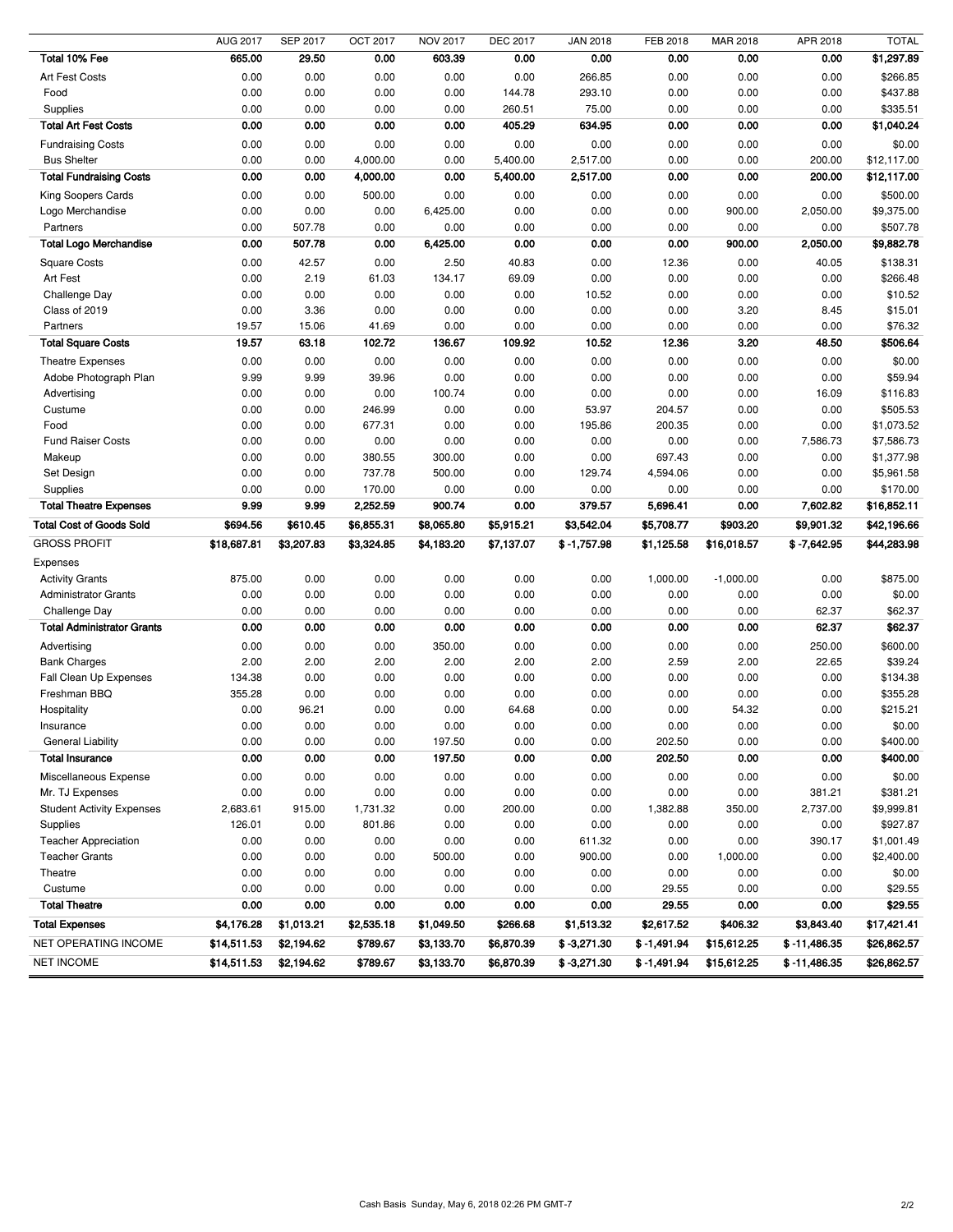## Thomas Jefferson High School Parent Partners

| <b>TJP Financial Summary -</b>                 | April 30, 2018            |                                |                         |              |                                      |                                              |  |
|------------------------------------------------|---------------------------|--------------------------------|-------------------------|--------------|--------------------------------------|----------------------------------------------|--|
| <b>Balance Sheet -</b>                         |                           |                                |                         |              |                                      |                                              |  |
| <b>TJP Checking</b>                            | $\overline{\$}$ 48,013.54 |                                |                         |              |                                      |                                              |  |
| <b>TJP Savings</b>                             | \$10,363.13               |                                |                         |              |                                      |                                              |  |
| <b>Theatre Checking</b>                        | \$<br>$\mathbf{L}$        |                                |                         |              |                                      |                                              |  |
| Petty Cash                                     | \$<br>240.00              |                                |                         |              |                                      |                                              |  |
| <b>Total Cash</b>                              |                           | \$<br>58,616.67                |                         |              |                                      |                                              |  |
|                                                |                           |                                |                         |              |                                      |                                              |  |
| Less:                                          |                           |                                |                         | <b>Notes</b> |                                      |                                              |  |
| <b>Community Partner Funds</b>                 |                           | \$<br>3,573                    |                         |              |                                      |                                              |  |
| <b>Travel Reserve</b>                          |                           | \$<br>1,000                    |                         |              |                                      | Replenished Travel Fund - Board approved     |  |
| Due to Activities/Sports/Clubs                 |                           | \$<br>13,637                   |                         |              | See Current Liabilities for Breakout |                                              |  |
| <b>Bus Shelter Art Services/Materials</b>      |                           | \$<br>683                      |                         |              |                                      |                                              |  |
|                                                |                           |                                |                         |              |                                      |                                              |  |
| Subtotal                                       |                           | \$<br>18,893                   |                         |              |                                      |                                              |  |
|                                                |                           |                                |                         |              |                                      |                                              |  |
| Due to TJ Theatre                              |                           | \$                             |                         |              |                                      | Closed Theatre Account and transferred to TJ |  |
| Due to Other Programs                          |                           | \$<br>18,893                   |                         |              |                                      |                                              |  |
|                                                |                           |                                |                         |              |                                      |                                              |  |
| <b>Available to TJP</b>                        |                           | 39,724                         |                         |              |                                      |                                              |  |
| Less: Reserve Requirement                      |                           | \$<br>6,000                    |                         |              |                                      |                                              |  |
| <b>Available for Distribution / Expenses</b>   |                           | \$33,724                       |                         |              |                                      |                                              |  |
|                                                |                           |                                |                         |              |                                      |                                              |  |
| Other Discussion Items / Notes:                |                           |                                |                         |              |                                      |                                              |  |
| Parent Partners - Logo Merchandise Sales       |                           |                                |                         |              |                                      |                                              |  |
| <b>Book Fair</b>                               |                           |                                |                         |              |                                      |                                              |  |
| Art Fest - Booth Fees                          |                           |                                |                         |              |                                      |                                              |  |
| Art Fest - Food                                |                           |                                |                         |              |                                      |                                              |  |
| Amazon Smile<br><b>Online Auction Expenses</b> |                           | (\$1,213.90)                   |                         |              |                                      |                                              |  |
| Donations                                      |                           | \$50.00                        |                         |              |                                      |                                              |  |
| <b>Merchandise Sales</b>                       |                           | \$1,623.00                     |                         |              |                                      |                                              |  |
| <b>COGs</b>                                    | Square                    | (548.50)                       |                         |              |                                      |                                              |  |
|                                                |                           |                                |                         |              |                                      | # of Cards \$ Amount Rebate (5%)             |  |
| Misc - King Soopers                            |                           | \$406.25 Jul                   |                         |              | \$7,510                              | \$376                                        |  |
|                                                |                           |                                | Aug                     |              | \$5,805                              | \$290                                        |  |
|                                                |                           |                                | Sep                     |              | \$5,930                              | \$297                                        |  |
|                                                |                           |                                | Oct                     |              | \$6,430                              | \$322                                        |  |
|                                                |                           |                                | Nov                     |              | \$6,550                              | \$328                                        |  |
|                                                |                           |                                | Dec                     |              | \$9,745                              | \$487                                        |  |
|                                                |                           |                                | Jan                     |              | \$8,755                              | \$438                                        |  |
|                                                |                           |                                | Feb                     |              | \$14,728                             | \$736                                        |  |
|                                                |                           |                                | Mar                     |              | \$7,015                              | \$351                                        |  |
|                                                |                           |                                | Apr                     |              | \$8,125                              | \$406                                        |  |
|                                                |                           |                                |                         |              |                                      | \$4,030                                      |  |
| <b>Total Event Sales</b>                       |                           | \$816.85                       |                         |              |                                      |                                              |  |
|                                                |                           |                                |                         |              |                                      |                                              |  |
| King Soopers Cards                             |                           | \$<br>$\overline{\phantom{a}}$ | cards sold in the month |              |                                      |                                              |  |
|                                                |                           |                                |                         |              |                                      |                                              |  |

### *Theatre Club*

Transferred all Theatre Funds to TJ and closed the account

#### *Miscellaneous*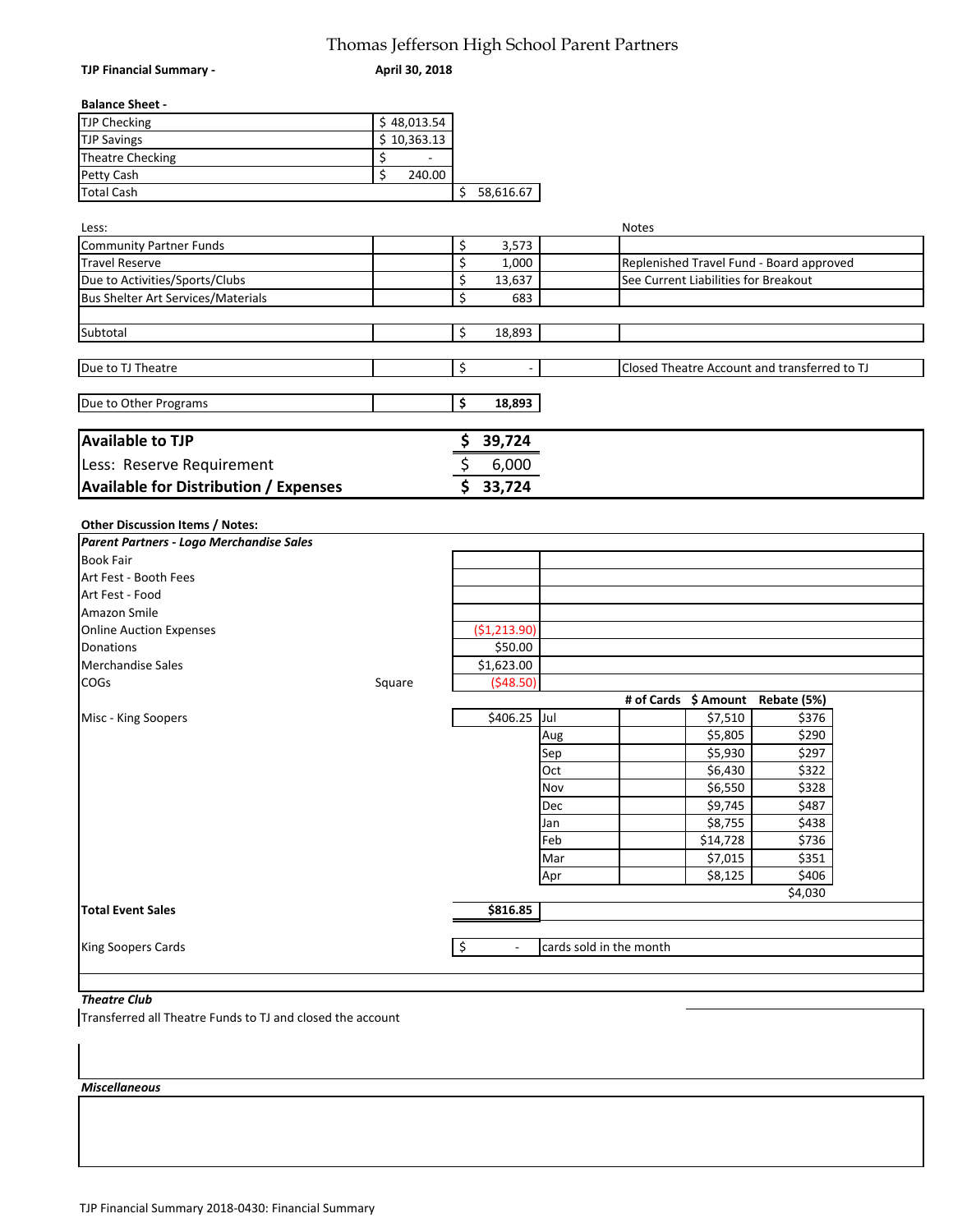#### Thomas Jefferson High School Parent Partners

| <b>TJP Club/Activity Summary</b>   | April 30, 2018 |          |       |                           |      |           |                                                            |
|------------------------------------|----------------|----------|-------|---------------------------|------|-----------|------------------------------------------------------------|
|                                    | Beginning      |          |       |                           |      | Ending    |                                                            |
|                                    | Balance -      |          |       | May                       |      | Balance - |                                                            |
|                                    | 4/1/2018       | Receipts |       | Expenditures Expenditures |      | 4/30/2018 | Comments                                                   |
| Community Partner Funds            | 3,573          |          |       |                           |      | 3,573     |                                                            |
| <b>Travel Reserve</b>              | 1,000          |          |       |                           |      | 1,000     |                                                            |
| Class of 2018                      | 8,265          |          | 2,737 |                           | 617S |           | 4,911 Awaiting additional receipts - not the final balance |
| Class of 2019 *                    | 3,171          | 1,392    |       |                           |      |           | 4,563 Donations, Panera Bread Fundraiser, Mr. TJ           |
| Class of 2020                      | 1,760          |          |       |                           |      | 1,760     |                                                            |
| Class of 2021                      | 200            |          |       |                           |      | 200       |                                                            |
| Bus Shelter Art Services/Materials | 883            |          | 200   |                           |      |           | 683 Bus Shelter Banner Design                              |